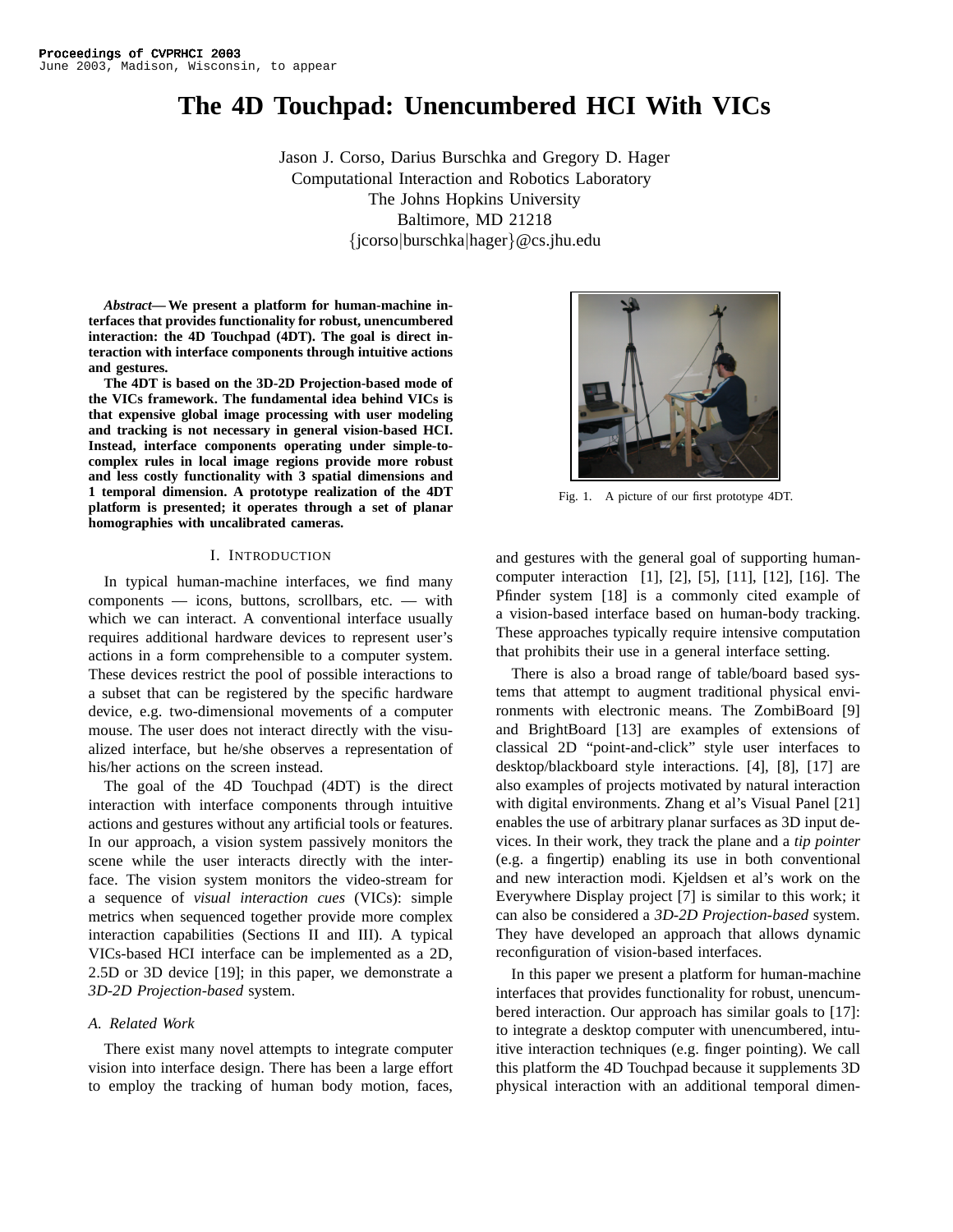sion. A picture of the first prototype system is shown in Figure 1.

In Sections II and III we review the VICs framework and introduce the stratified nature of robust interface design based on the VICs paradigm. In Section IV we present the 4DT and demonstrate an application built on this framework. Section V concludes and discusses possible extensions and enhancements to the VICs framework.

## II. THE VICS FRAMEWORK

The fundamental idea behind VICs is that expensive global image processing with user modeling and tracking is not necessary in general vision-based HCI settings. The basic interface component in the VIC framework is the VICon. A VICon is bound to a specific region in the interface and is restricted to process the image-stream in this local region; it has no knowledge of any information outside of its local region-of-interest (ROI). Additionally, each VICon defines a function-specific set of image processing components. The components are ordered in a *simple-to-complex* fashion such that each consecutive level of processing introduces a higher detection precision that is accompanied by an increased computational cost. Each level is only executed if the previous levels have validated the probable existence of an expected object in this ROI.

# *A. The VICon*

We define a VICs-based interface component (VICon) to be composed of three parts. First, it contains a visual processing engine. This engine is the core of the VICon as it defines the set of possible interaction behaviors associated with this VICon. Second, it has the ability to display itself to the user, and last, it generates some output triggers which are passed to higher level applications that use this interface.

The VICon does not rely on global tracking algorithms to monitor the user and detect actions. Instead, the VICon watches a region-of-interest (ROI) in the video stream and waits for recognizable user-input; i.e. interaction is site-centric. For instance, if we model a simple pushbutton, the VICon might watch for the sequence of cues the precede a button-push: motion, color-blob, and shape verification. This sequence of cues, ordered from simpleto-complex, is used to facilitate efficient, accurate userinput detection.

We define a *selector* to be a vision component that computes some measure on a local region of an image, and returns either nothing, indicating the absence of a cue or feature, or values describing a detected feature [6]. For example, a motion selector might return nothing if there is no apparent image motion or a description of the size and magnitude of a region of detected motion.

We define a *parser specification* to be a sequence of selector actions. Multiple parsers may exist for similar useractions, but each may operate optimally under different circumstances: for example, in the presence of abundant lighting, a button-press parser may be defined as above: motion, color-blob, and shape verification. Yet, if the lighting is inadequate, a second button-press parser may be defined as motion, coarse edges, and shape verification. Thus, these two parsers provide similar functionality under different conditions thereby increasing the overall robustness of the system.

At its core, the visual processing engine of a VICon is a set of parsers. The composition of VICon's parsers is described in Section III.



Fig. 2. The state model for a VICs-based interface component.

#### *B. Parser Modeling*

Formally, we define a parser. It is modeled by a state machine with the following structure (Figure 2):

- 1 A finite set of discrete states  $s_1, s_2, ... s_n$ .
- 2 A distinguished initial state  $s_1$  representing the idle condition.
- 3 Associated with each state  $s_i$ , a function  $f_i$  comprised of a *bank* of selectors  $b_i$  that defines a state variable x.
- 4 For each state  $s_i$ , a set of transition rules that associate an event  $e_{i,j}$ ,  $j = 1...m \leq n$  (informally, the output of one or more selectors in the bank  $b_i$ ) with either a state of a different index, or  $s_i$  (the nulltransition). By convention, the first transition event to fire defines the transition for that state.

We explain the parser modeling with the example of a button press VICon from above. We create a possible sequence of selectors: (1) a simple motion selector defines the trigger condition to switch from the distinguished initial state  $s_1$ , (2) a coarse color and motion selector, (3) a selector for color and cessation of motion, and (4) gesture recognition. It is easy to see that processing under this framework is efficient because of the selector ordering from simple-to-complex wherein parsing halts as soon as one selector in the sequence is not satisfied. We discuss the possibility of employing powerful parsing models in Section V.

#### *C. Modeling of Dynamics in VICons*

The intent of the framework is that a parser will not only accept certain input, but it may return other relevant information: duration, location, etc. We define a VICon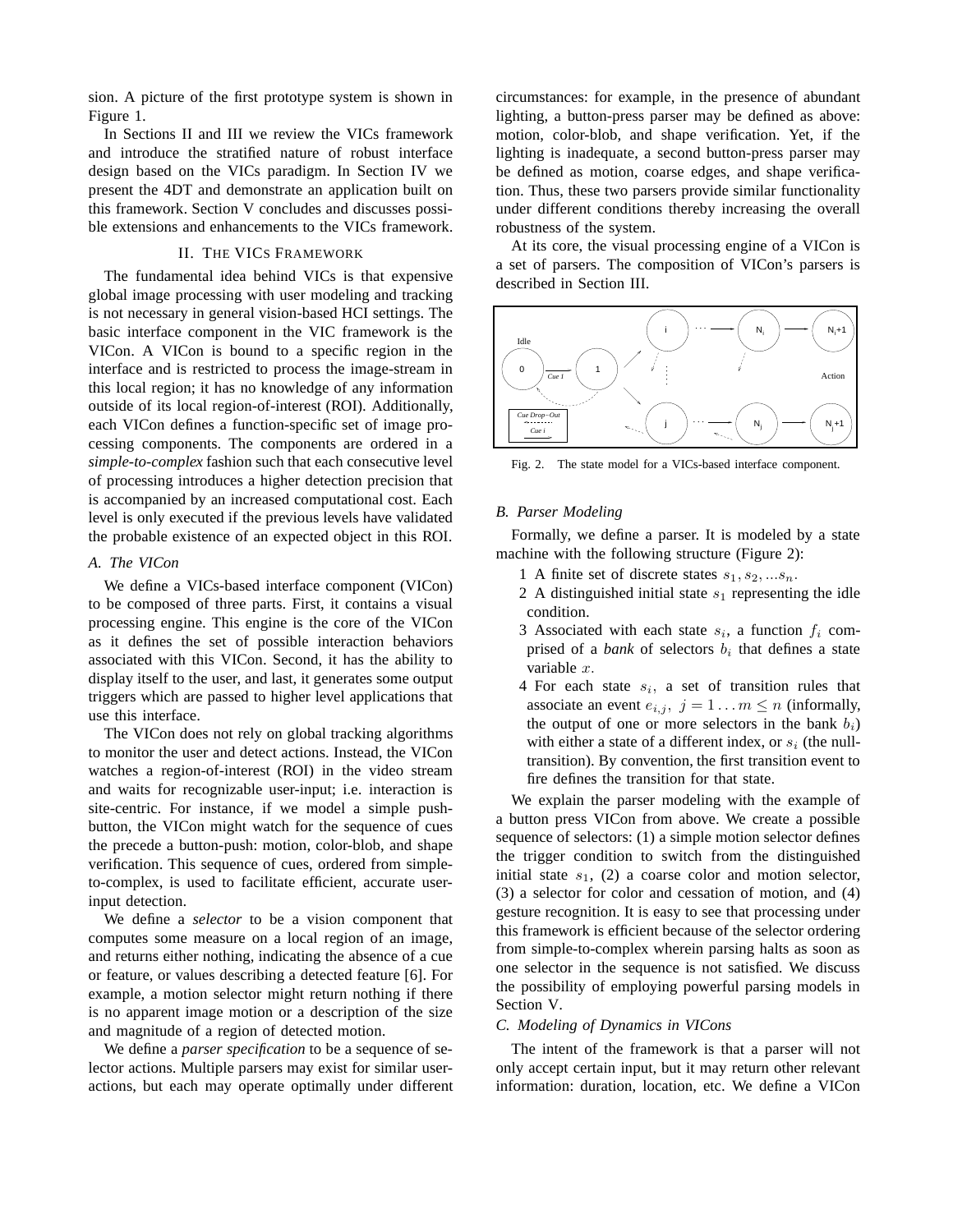history as a set  $\{h_0 \dots h_m\}$ , where the set length m implicitly represents the duration of the current interaction and  $h_{j \in \{1...m\}}$  is a snapshot of the behavior's current state and any additional relevant information. When a behavior enters its distinguished initial state, its history is reset:  $m \leftarrow 0$ . The history begins to *track* user's actions when the behavior leaves its initial state. A snapshot is created for every subsequent frame and concatenated into the history thereby adding another dimension that can be employed by the VICon during parsing.

The key factor differentiating the VICs paradigm from traditional interfaces is that there may be multiple exit conditions for a given VICon determined by different parsing streams each triggering a different output signal. The lexicon of possible output signals is an order of magnitude larger than WIMP<sup>1</sup> [15] and *super*-WIMP interfaces. We call a *super*-WIMP interface any interface that extends the traditional functionality of the mouse to include multi-button input or mouse-gesture input. One such example is the SKETCH framework [20].

## III. STRATIFIED VICS

The components of human-machine interfaces typically require varying complexity in their specification. In the VICs framework, a VICon's parsing may be dependent on conditions exclusive to its own selectors' output. For instance, in a calculator type application, there may exist a function key that changes the parser of every VICon when triggered, or there may be a VICon measuring light conditions in the environment whose output affects the visual processing of other VICons.

Theoretically, these additional conditions could be incorporated into the parsers of a VICon, but this would increase the complexity of the state machines and render them difficult to create and maintain. We mentioned in Section II-A that a specific VICon may have several possible implementations with differing degrees of robustness that may respond to different conditions in the interface or the surrounding environment. Instead of overloading a VICon with these extra conditions, we extrapolate a stratification of VICons.

Such a stratification is realized through a control layer of VICons that manage system-wide variables like lightconditions and function-button type VICons. This does not exclude the application itself from setting conditions by which lower level VICons will be affected: for example, if a conventional keyboard is used, VICon processing may be affected by the state of the CAPS-LOCK key but the control layer VICons are not responsible for this.

In our approach, each VICon is comprised of a set of parsers (shown in gray in Figure 3), only one of which is *on* at any given instance, and each parser is modeled





Fig. 3. Control hierarchy in a VICs system: *parser specification* of application VICons is switched based on conditions in higher layers.

as described in Section II-B. The interface in Figure 3 consists of two application VICons (VICon2, VICon3) implemented with two alternative behaviors that are selected by the control-VICon (VICon1) or the application itself.

The difference between a control VICon and an application VICon is how the output signals are used. While the output signals of the application VICons are returned to the application that uses the interface, the signals from the control VICons are used directly to switch parsers of the application VICons (gray ellipses in Figure 3). This functionality encapsulates the visual processing from the application: in normal situations, the application itself does not care about the light-conditions of the environment, but the application VICons do. Thus, this additional control layer simplifies the implementation of the toplevel application by moving standard functionality, like adaptation to light condition, within the interface.

#### IV. THE 4D TOUCHPAD: A VICS PLATFORM

In this section, we introduce a VICs platform that has been constructed based on the *3D-2D Projection-based* interaction mode [19]. Here, a pair of cameras with a wide-baseline and a projector are directed at a table. The projector is placed underneath the table while the cameras are positioned above to remove user-occlusion in the projected images. This setup is shown in Figures 1 and 4.



Fig. 4. The schematics of the 4DT.

## *A. Image Rectification*

In order for the visual processing and the graphical rendering of the interface to be simplified, the cameras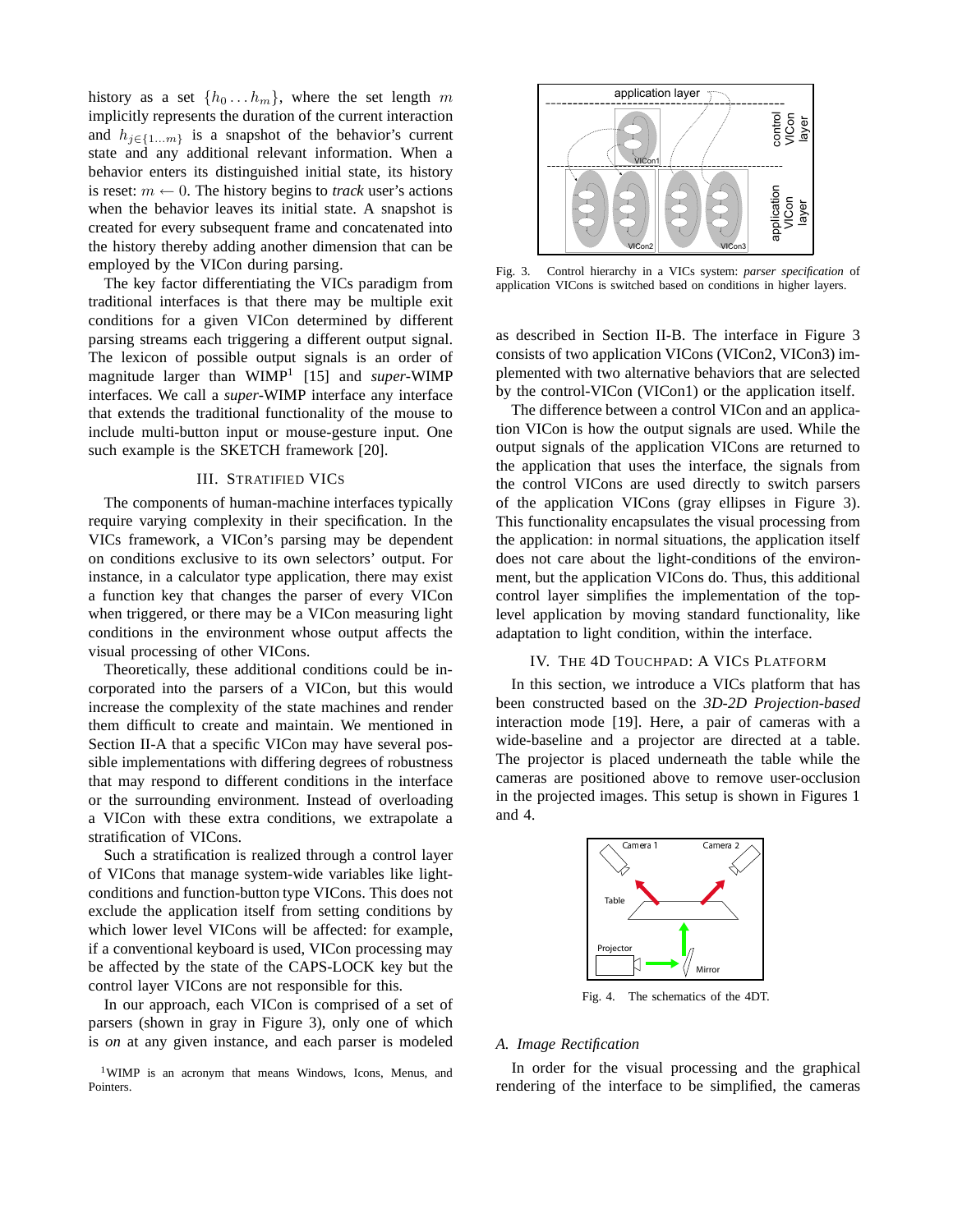and the projector must be calibrated relative to the table. Since each VICon is processing only input in its local ROI, the optimal placement of a camera is parallel to the plane of the interface above the center of the table, while the projector is placed ideally below the table (removing all keystone distortion) to project exactly the same extent as the cameras are capturing. In practice, this is not possible because of physical imperfections and misalignments.

The solution to this problem lies in the use of a well known homography that maps points on a plane to their image [3]. Similar to [14], the assumptions made in the system are that the intrinsic and extrinsic parameters of the cameras are unknown and that the camera and projector optics can be modeled by perspective projection. The projection of a point in space on the image can be modeled with standard perspective projection:

$$
\begin{bmatrix} wx \\ wy \\ w \end{bmatrix} = \begin{bmatrix} a & b & c & d \\ e & f & g & h \\ i & j & k & l \end{bmatrix} \begin{bmatrix} X \\ Y \\ Z \\ 1 \end{bmatrix}.
$$
 (1)

Without loss of generality, we can say that the plane lies at  $Z = 0$  yielding the following homography:

$$
\left[\begin{array}{c} wx \\ wy \\ w \end{array}\right] = \left[\begin{array}{ccc} a & b & d \\ e & f & h \\ i & j & l \end{array}\right] \left[\begin{array}{c} X \\ Y \\ 1 \end{array}\right].
$$
 (2)

Numerous techniques exist for recovering this homography from points [14], lines [10], and other image features. The homography is used to solve the three problems mentioned above: (*i*) rectification of the two image streams thereby virtually placing the cameras directly above the table, (*ii*) keystone correction of the projected image, and (*iii*) projector-camera imaging area alignment. Thus, we have a two-step process that is now formalized; problems (*i*) and (*ii*) are solved in a manner that also satisfies (*iii*).



Fig. 5. (left) The original image from one of the cameras. Calibration points are shown as highlighted dots around the active area. (right) The same image after it has been rectified by  $H_i$ .

First, we compute  $H_{i \in \{1,2\}}$  that rectifies a camera image into model space (Figure 5). Let  $\hat{p}_{j\in\{1...n\}}$  be an imaged point (shown as dots around the active area in Figure 5-left) and let  $b_j$  be the corresponding model point in rectified space. In our context, we assume that the model is constructed by a set of known points that form a rectangle atop the table. For each camera, we can write

$$
b_j = H_i \hat{p}_j, \quad i \in \{1, 2\} \land j \in \{1 \dots n\}
$$
 (3)

Then, we compute the projector homography  $H_p$  that will keystone-correct the projected image and ensure projector-camera alignment. Let  $q_{j \in \{1...n\}}$  be a point in the projector image, and  $\hat{q}_j^i$  be the corresponding point after it has been projected onto the table, imaged by camera  $i$ , and rectified by  $H_i$ . Thus, we define  $H_p$  in a way that it maps  $\hat{q}_j$  to the corresponding model point  $b_j$ .

$$
b_j = H_p \hat{q}_j^i, \quad i \in \{1, 2\} \land j \in \{1 \dots n\}
$$
 (4)

This homography corrects any keystone distortion and aligns the projected image with the rectified camera images:

$$
H_p \hat{q}_j^i = b_j = H_i \hat{p}_j, \quad i \in \{1, 2\} \land j \in \{1 \dots n\} \quad (5)
$$



Fig. 6. (left) The projected image with the keystone correction applied (the distorted one is Figure 5-right). (right) The pre-warped image with the keystone correction applied before it has been projected.

### *B. Stereo Properties*

The vision system is responsible for the correct detection of press actions on the table and other gestures related to the VICons. Since the projection onto a camera plane results in the loss of one dimension, we use two cameras to verify the contact of the object with the surface of the table. The rectification process described in Section IV-A corrects both camera images in a way that all points in the plane of the table appear at the same position in both camera images. This can be used for simple stereo calculation. In practice, a small region above the surface is considered (Figure 7). Because of the rectification, a simple button press detector can be built just by segmenting color regions with a color skin detector and subtracting the resulting color blobs in both cameras from each other. The common region between the two images represents the part of the object that has actual contact with the plane of the interface. In Figure 9 we show a graph of the depth resolution of our system. The high depth discrimination is due to the wide baseline of the stereo system.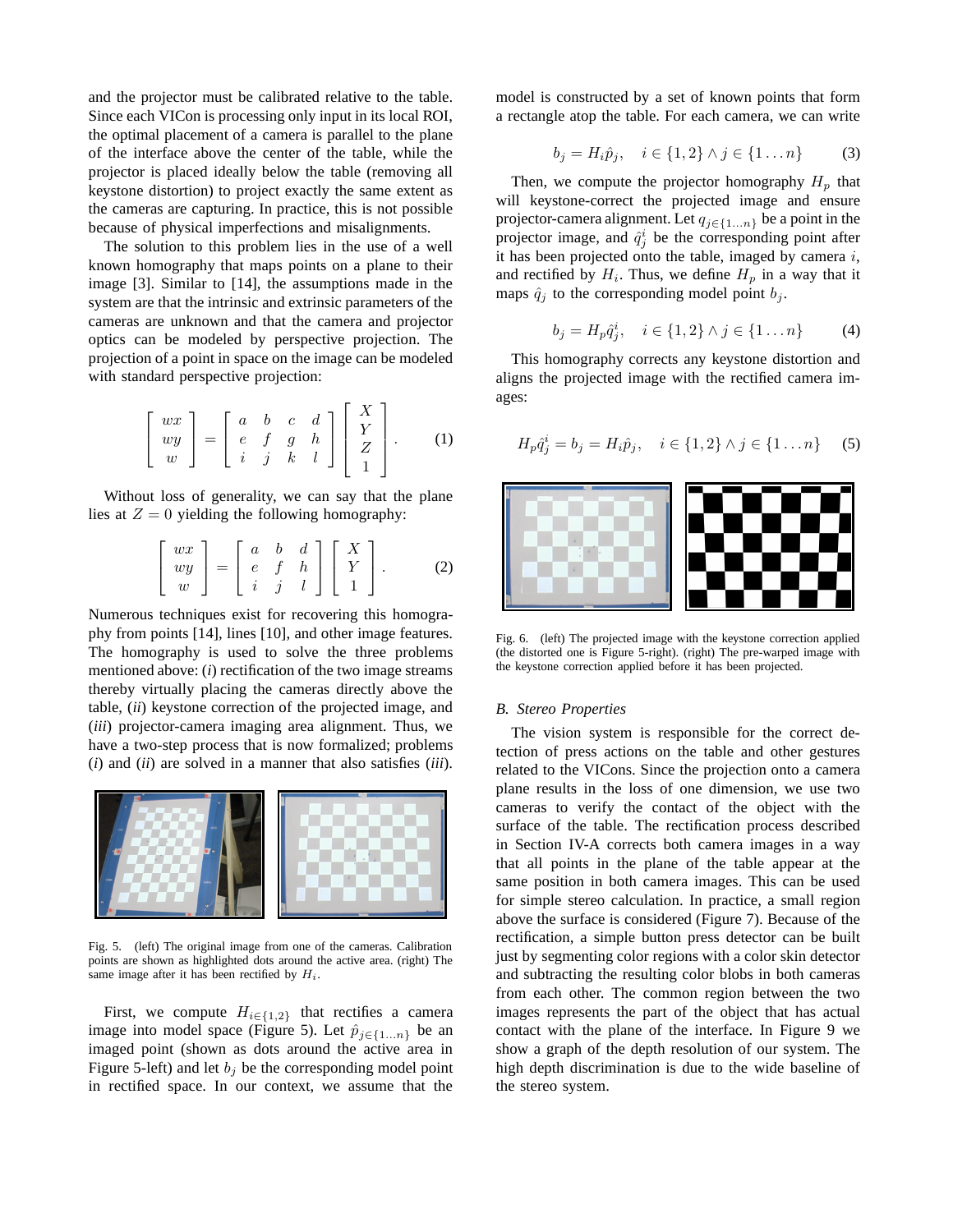

Fig. 7. Simple contact detection based on disparity.



Fig. 8. Disparity for a typical press action: (left) rectified image 1, (middle) rectified image 2, (right) overlayed images of the finger.

Segmentation of objects above the plane is even easier. For both cameras, we can subtract the current frame from a stored background frame yielding mask of *modified* regions. Then, we can take the difference between two *modified* masks to find all pixels not on the plane and use it in more intensive computations like 3D gesture recognition. This method reduces also the influence of shadows that appear as part of the interface plane and get removed.



Fig. 9. Graph showing the depth resolution of the system.

# *C. Experiments*

To demonstrate the effectiveness of the VICs framework in our implementation of the 4DT, we include some experiments. The system runs on a LinuxPC with two CPUs operating at 1.4Ghz and 1GB of memory. The cameras are IEEE1394 Sony X-700; they are limited to 15Hz. However, we run the system in an asynchronous mode such that the VICons repeatedly process the same image until a new one is available. This allows multiple state transitions through the behaviors during one imageframe. Thus, our average processing rate is much higher than the input rate of the video-stream.

As discussed in Section II-A, each VICon processes a local region of the image in a simple-to-complex fashion. This efficient manner of processing allows many VICons to be incorporated into the interface without using too much computation. Table I shows the processor utilization for selectors of differing complexity (in this experiment, each selector was run independently and given full system resources).

| Complexity | Type                    | Rate [Hz] |
|------------|-------------------------|-----------|
| Coarse     | <b>Motion Detection</b> | 8300      |
| Medium     | Hue Segmentation        | $1000 -$  |
| Fine       | Hue Blob Intersection   | 530       |
| Fine       | Shape Template          | 525       |

TABLE I — Simple-to-complex processing minimizes unnecessary computation. Rates for a 75x75 pixel region.

We built a virtual piano-keyboard application to demonstrate the capabilities of the 4DT and the VICs framework. Figure 10-left shows the system in use. We include 8 keys in the piano that are green while off and blue when pressed. When the system is set to a camera image size of 320x240, the asynchronous visual processing operates at a mean rate of about 250 Hz with nearly 100% processor utilization and it operates at a rate of about 45 Hz with 100% utilization when using 640x480 images. Experimentation showed that 320x240 images were sufficient for robust interaction detection.



Fig. 10. (left) The 8 key VICs piano-keyboard. The user is pressingdown the 3 blue keys. (right)The 8 key VICs piano-keyboard employs a fingertip shape matcher at its finest detection resolution.<sup>∗</sup>

The piano key VICons were modeled with the following 4 states: (1) motion detection in both images, (2) hueblob presence in both image, (3) stereo shape-template matching, and (4) hue-blob presence. The piano key is considered pressed from the transition between states 3 and 4 until the transition from 4 to 1. Table II shows the accuracy rates of the system in usage; an informal experiment was performed with an unbiased onlooker judging user intention versus system response. Figure 10-right demonstrates the successful reduction of false-positives resulting from the implemented parser specification the processing does not pass the shape-template stage (a fingertip pressing the key).

<sup>∗</sup>The dots in the center of the work-surface are artifacts of the piece of Plexiglas used for the first prototype–they are in no way intended or used by the system.